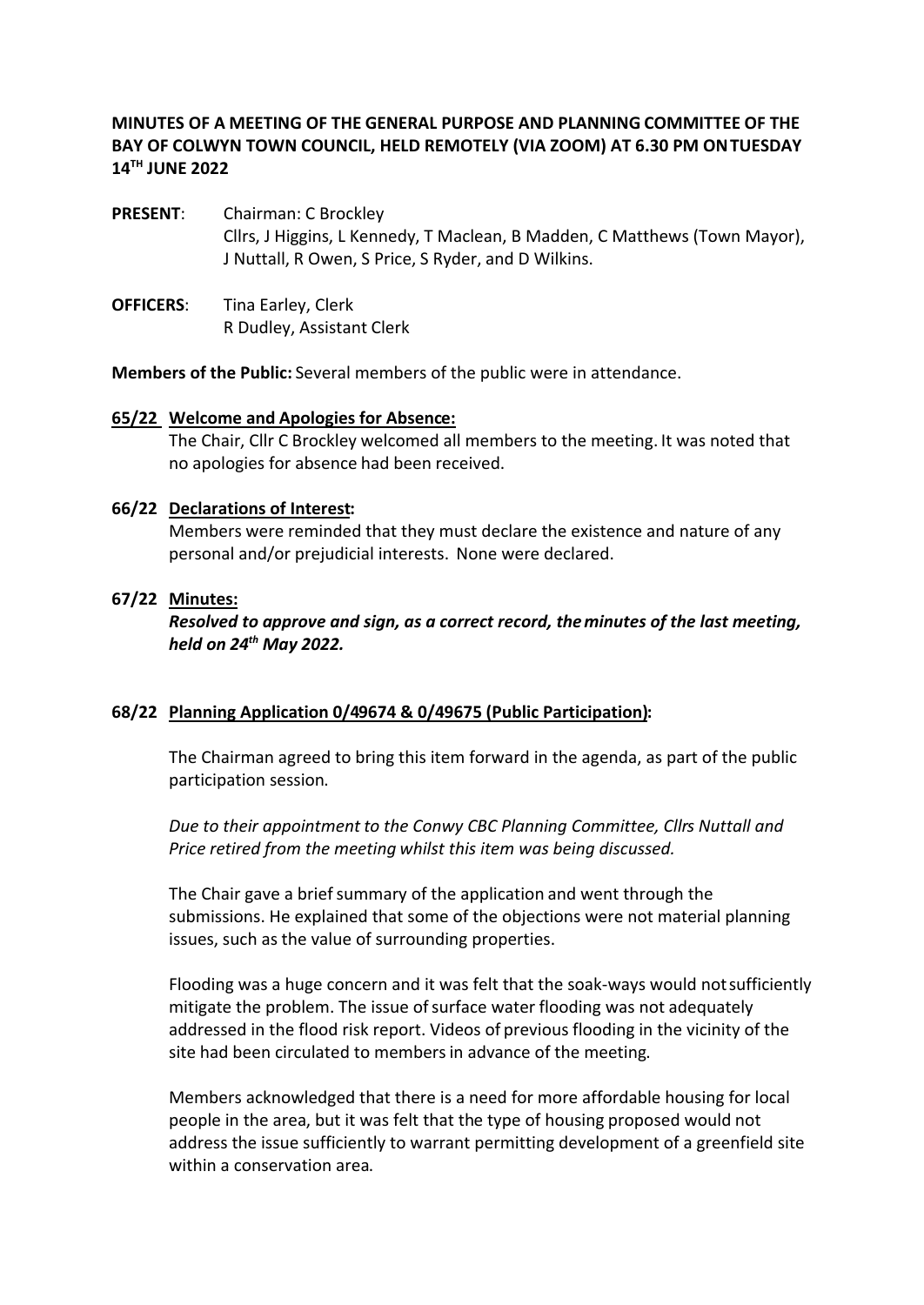The Committee were concerned about the removal of mature trees and the Japanese Knotweed issue and felt that an Arboriculturist report should be requested to cover this.

Traffic collisions reported were not correct according to the Crash website*.* The area has had 23 incidents, not just the 3 or 4 reported.

The Chair then invited the members of the public to address the Committee with any other concerns that they may have. The issues/concerns raised by members of the public are summarised as follows:

The developer's statement on trees does not match the mapping. The Japanese Knotweed is a serious issue, especially near water and will spread through all the surrounding properties.

The development was too large for a conservation area and a 2007 appraisal report, stated that the land to the North East of Rydal had been designated as important and should not be developed on.

Only one culvert had been mentioned: there were lots of culverts but flooding still occurred and was a massive issue/concerns for nearby properties.

The land was subject to a number of historic covenants. The Chair responded that historic covenants were a civil matter and not a material planning consideration. One member of the public had been in talks with CADW about the historical value of the Erskine Lodge/Cottage Carriage House and Turntable, which was also situated on the proposed development's land and is the only working one in Wales. In the developer's heritage report, the historical value is belittled. It dates pre-1890 and should be protected.

The Chairman then summarised the key points / concerns, for submission to the Local Planning Authority, as follows:

- a) The Pwllycrochan Conservation Area despite the need for affordable housing for local people, the committee does not consider this development will meet this need and bring a significant benefit to the local community. It is felt, therefore, that the development should not be permitted, given it is on a greenfield site within the conservation area.
- b) There is evidence of significant surface water drainage issues in the vicinity of the site and insufficient evidence that this can/will be mitigated against as part of the development proposals.
- c) Loss of Trees the Committee objects to the loss of mature trees, which are an important feature of the conservation area. The view of the Tree Officer should be sought and, should any consent be given to develop part of the site, conditions would be required to protect the existing trees.
- d) Access crash site data confirms that there have been a significant number of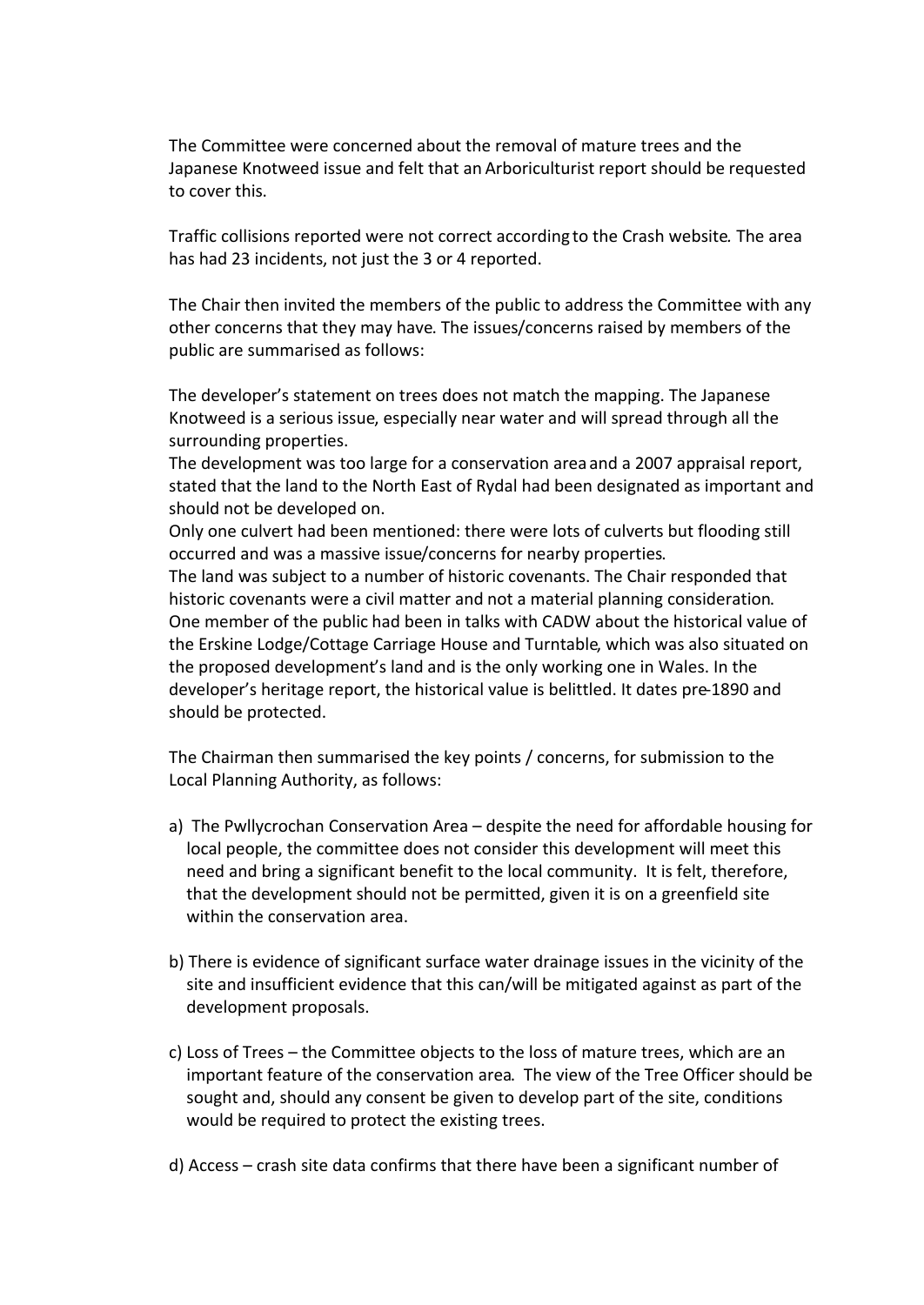collisions (22) in the vicinity of the site during the past 23 years. The two proposed accesses onto Kings Road, a steep, winding and busy main road, are of particular concern.

- e) Japanese Knotweed it is understood that there is knotweed on the site, which, if not eradicated properly, could be spread via the construction works and/or watercourses to neighbouring sites.
- f) The Council object to the proposed demolition of buildings across the site. Erskine Lodge is of particular historical importance and should be protected.

### **To conclude, the Town Council does not consider this site to be suitable for a development of the size and scale proposed.**

The Chairman then thanked all the members of the public for attending/speaking and they retired from the meeting.

Cllrs Nuttall and Price were then re-admitted to the meeting.

#### **69/22 Matters Arising from the Minutes:**

#### a) **Min 20/22 – Wynn Gardens:**

The Clerk submitted an email regarding further information which had been requested in regard to the Town Council maintaining Solar Lights at Wynn Gardens. The email had not addressed any of the questions asked. *Resolved to contact ERF, Conwy CBC to ask for further information regarding the Solar Lights installed in Towyn and Kinmel Bay area and to ask for details of support/maintenance costs which would be required from us.* 

### b) **Min 21/22 – Min y Don Park:**

The Clerk submitted an email from ERF, Conwy CBC regarding costs of litter/dog bins and also information about the disposal of dog waste. A question was asked if litter bins could be relocated from another area. Cllr Ryder informed the members that the Old Colwyn Environment Federation was being revived and that she would take this issue to that group for them to consider the need and report back to a future meeting. It was also queried whether CCBC would cover the costs of regular emptying of any additional bins.

### c) **Min 22/22© – Pre-Application Consultation (PAC):**

The Clerk submitted a response to the PAC for Quinton Hazell Enterprise Park, which was noted by members.

**70/22 Conwy CBC:** Members received and noted the following correspondence:

- (a) **Temporary Traffic Regulation**: for Llanrwst Road, Bryn y Maen, Colwyn Bay from13/6 – 13/12/2022 (Carriage Way Resurfacing).
- (b) **Temporary Traffic Regulation**: for Jct Abergele Road to Jct Eleanor Road, Old Colwyn from 27/6 – 15/7/2022 (Gas Work).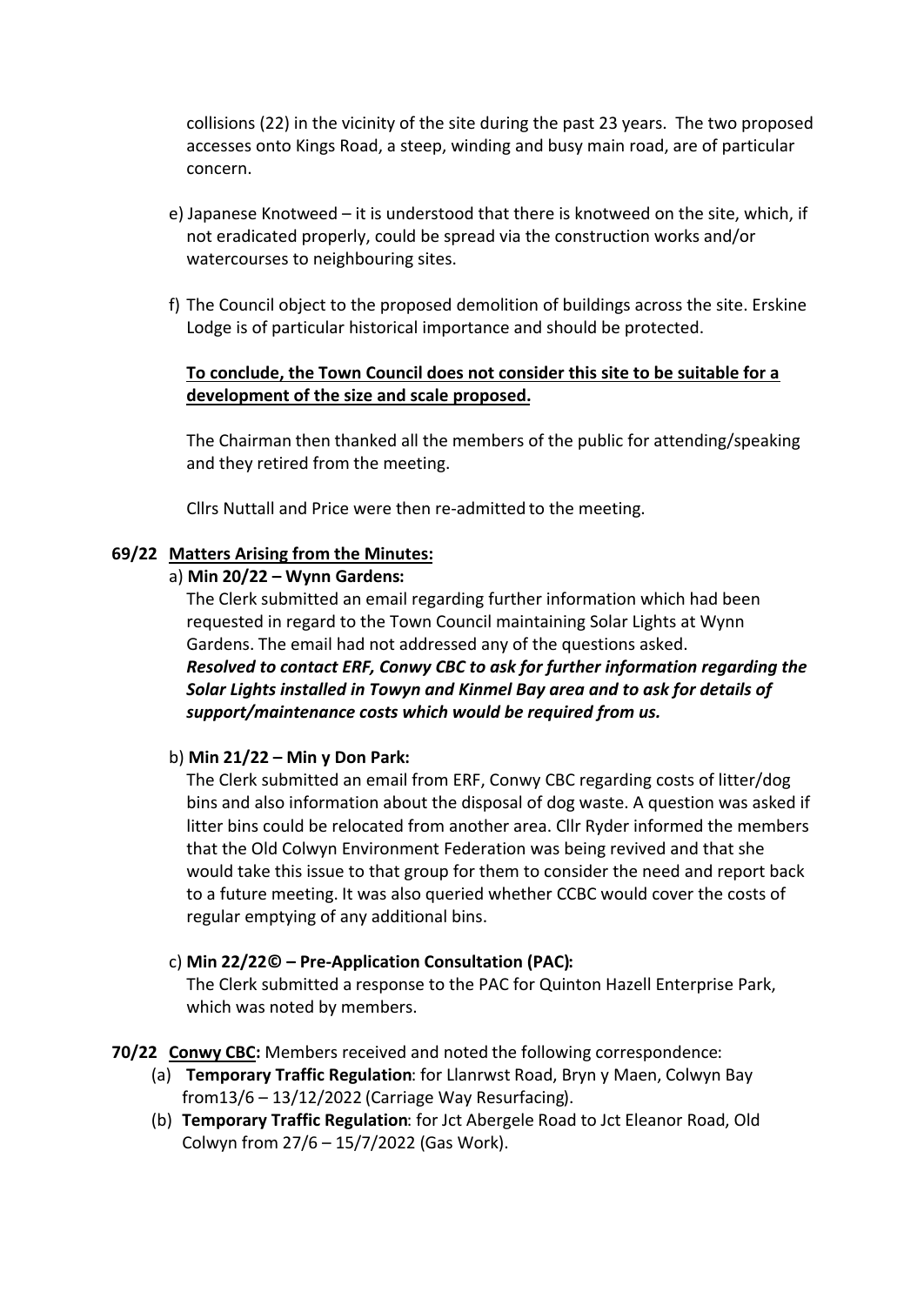# **71/22 Sub-Committees:**

Members were asked to consider the reappointment of sub-committees and the Chairman asked for nominations for the vacancies on the Christmas Lights and Bonfire Sub-Committees.

*Resolved that the Sub-Committees be reappointed and that Cllrs L Kennedy and T Maclean be appointed to the Christmas Lights Sub-Committee (with one vacancy remaining unfilled) and Cllrs L Kennedy and S Ryder be appointed to the bonfire Sub-Committee.*

- **72/22 Awel Y Mor Wind Farm**: Members noted the following correspondence:
	- a) Letter regarding the notice of acceptance of an application for a development consent order (DCO).
	- b) Copy of S56 Notice.
	- c) Latest Newsletter.

# **73/22 Planning Applications**:

- a) Members were asked to consider the planning applications received. *Due to their appointment to the Conwy CBC Planning Committee, Cllrs Nuttall and Price retired from the meeting whilst this item was being discussed. Resolved to submit observations on these applications, as detailed in Schedule 'A' attached.*
- b) **Planning Decisions**: Recent planning decisions issued by CCBC (from 16/5/2022 12/06/2022) were noted (
- c) **Planning Application 0/49582**: Members noted that this application has been withdrawn.
- d) **Planning Aid Wales** The Clerk submitted details about a training course Introduction to Planning Wednesday 15<sup>th</sup> June (online). The Clerk asked all members to complete the online portal training first. Specific planning training could be taken in the future.

### **74/22 Licensing Applications:**

Licensing Applications were submitted for the period up to  $3<sup>rd</sup>$  June 2022 which were noted by members.

The meeting closed at 8.15pm.

..….....………………….…… Chairman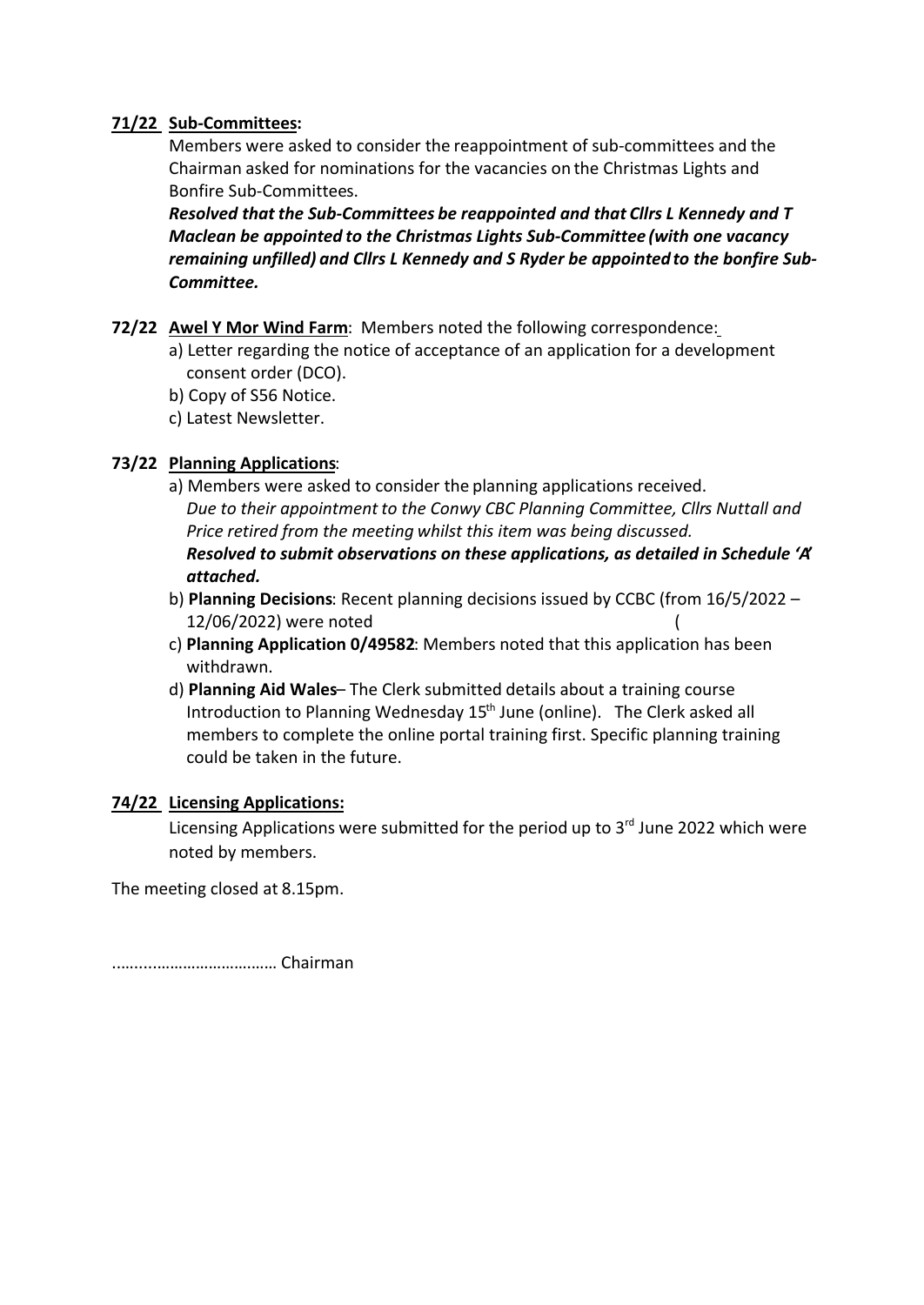# **CYNGOR TREF BAE COLWYN BAY TOWN COUNCIL CEISIADAU CYNLLUNIO/PLANNING APPLICATIONS 14/06/2022**

| Cyfeirnod/                        | LEFEL/       | <b>CAIS/APPLICATION</b>                                                                                                                                                                                                                                                                                                                                                                                                                                                                                                                                                                                                                                                                                                                                                                                                                                                                                                                                                                                                                                      |
|-----------------------------------|--------------|--------------------------------------------------------------------------------------------------------------------------------------------------------------------------------------------------------------------------------------------------------------------------------------------------------------------------------------------------------------------------------------------------------------------------------------------------------------------------------------------------------------------------------------------------------------------------------------------------------------------------------------------------------------------------------------------------------------------------------------------------------------------------------------------------------------------------------------------------------------------------------------------------------------------------------------------------------------------------------------------------------------------------------------------------------------|
| Reference                         | <b>LEVEL</b> |                                                                                                                                                                                                                                                                                                                                                                                                                                                                                                                                                                                                                                                                                                                                                                                                                                                                                                                                                                                                                                                              |
| 0/48964<br>Amended<br>application | D            | Bwriad I Ddymchwel Annedd Bresennol ac Adeiladau Cysylltiedig a Chodi<br>Adeilad sy'n Darparu 15 o Randai, ynghyd a Datblygiad Cysylltiedig<br>Safle: 228, Abergele Road, Old Colwyn, LL29 8AS<br>Ymgeisydd: Mr A Snook<br>Gwrthwynebiad<br>1. Gorddatblygiad o'r safle<br>2. Pryderon am Fynediad / y Briffordd. A fydd mynediad digonol i<br>gerbydau brys/gwastraff oherwydd y ffordd gul?<br>Proposed Demolition of Existing & Associated Buildings and the Erection of a<br>Building providing 15 no. Apartmetnts together with Associated Development<br>Location: 228, Abergele Road, Old Colwyn, LL29 8AS<br><b>Applicant: Mr A Snook</b><br><b>Objections</b><br>3. Overdevelopment of site<br>4. Access/Highway concerns. Will there be adequate access for<br>emergency/waste vehicles due to the narrow road?                                                                                                                                                                                                                                    |
| 0/49660                           | D            | Estyniad arfaethedig I atig eiddo.<br>Safle: 16, Pine Grove, Rhos on Sea, LL28 4LW<br>Ymgeisydd: Mrs Elizabeth Anne MacInnes<br><b>Dim Gwrthwynebiad</b><br>Proposed loft extension to property<br>Location: 16, Pine Grove, Rhos on Sea, LL28 4LW<br><b>Applicant: Mrs Elizabeth Anne MacInnes</b><br><b>No Objections</b>                                                                                                                                                                                                                                                                                                                                                                                                                                                                                                                                                                                                                                                                                                                                  |
| 0/49668                           | D            | Atgyweirio a/nue adfer ffenestri, atgyweirio ferenda (Caniatad Adeilad<br>Rhestredig)<br>Safle: Ridge Cottage, 8, Penrhos Road, Colwyn Bay, LL28 4DB<br>Ymgeisydd: Jetnor Brahimaj<br>Mae'r Cyngor Tref yn cefnogi barn y Swyddog Cadwraeth, sydd â<br>gwrthwynebiad cryf i gael gwared a'r ffenestri hanesyddol ac yn nodi na<br>chyflwynwyd digon o wybodaeth mewn perthynas â'r feranda newydd.<br>Mae'r Swyddog Cadwraeth yn awgrymu bod y cais yn cael ei dynnu'n ôl a<br>bod cynlluniau yn cael eu paratoi gan bensaer sy'n gydnaws â hanes yr<br>adeilad rhestredig.<br>Repair and/or restore windows, repair verandah (Listed Building Consent)<br>Location: Ridge Cottage, 8, Penrhos Road, Colwyn Bay, LL28 4DB<br>Applicant: Jetnor Brahimaj<br>The Town Council supports the views of the Conservation Officer, who has<br>strong objections to the removal of the historic windows and states not<br>enough information has been submitted with regard to the replacement<br>veranda. The Conservation Officer suggests that the application be |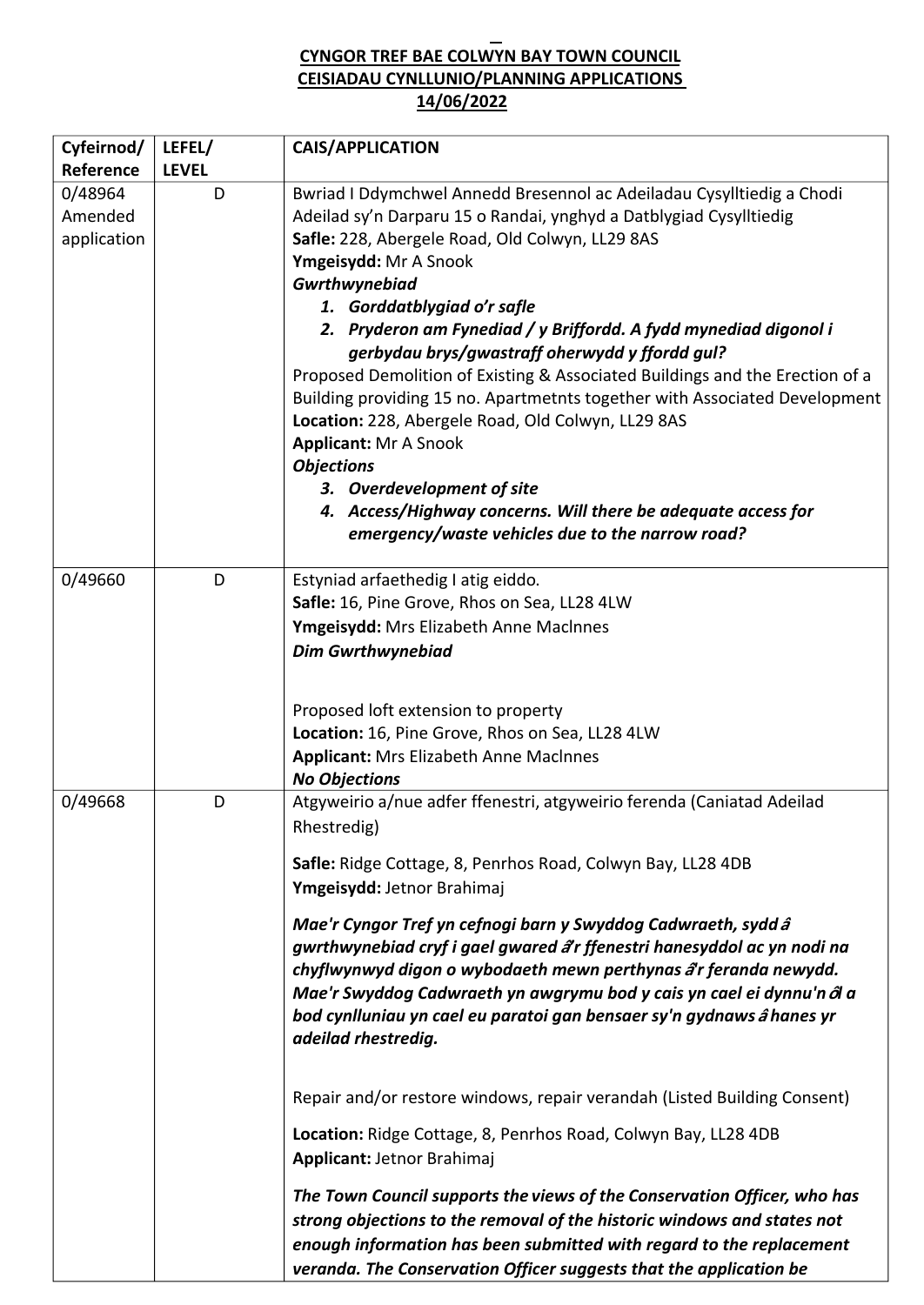|         |    | withdrawn and plans be drawn by an architect sympathetic to the history of<br>the listed building.                                                                                                                                                                                                                                                                                                                                                                                                                                                                                                                     |
|---------|----|------------------------------------------------------------------------------------------------------------------------------------------------------------------------------------------------------------------------------------------------------------------------------------------------------------------------------------------------------------------------------------------------------------------------------------------------------------------------------------------------------------------------------------------------------------------------------------------------------------------------|
| 0/49674 | PC | Dymchwel yr estyniadau I Pwllycrochan House (Adeilad Rhestredig Gradd 11)<br>adeilad Gwyddoniaeth a T G yr Ysgol Baratoi, Neuadd Ymgynnull a Bwthyn<br>Erskine a'r adeiladau allanol cysylltiedig, a thynnu'r strwythurau dros dro sy'n<br>gysylltiedig a'r Ysgol Goedwig a chodi 73 annedd newydd a newid defnydd ac<br>addasu Pwllycrochan House (Adeilad Rhestredig Gradd 11) I ddarparu 33<br>rhandy unghyd a darapru man agored ar y safle ac isadeiledd safle<br>angenrheidiol<br>Safle: Rydal Penrhos Preparatory and Pre-School, Pwllycrochan Avenue,<br>Colwyn Bay, LL29 7BP<br>Ymgeisydd: Castle Green Homes |
|         |    | Mae'r Cyngor Tref yn gwrthwynebu'r cais hwn am y rhesymau a ganlyn:<br>a) Ardal Gadwraeth Pwllycrochan - er gwaethaf yr angen am dai<br>fforddiadwy ar gyfer pobl leol, nid yw'r pwyllgor yn ystyried y<br>byddai'r datblygiad arfaethedig yn cwrdd â'r anghenion hyn ac ni<br>ddaw â budd sylweddol i'r gymuned leol. Teimlir, felly, na ddylid<br>caniatáu'r datblygiad o ystyried ei fod ar safle maes glas gyda statws<br>ardal cadwraeth. Daw hefyd effaith cronnol ar yr ardal cadwraeth<br>oherwydd datblygiadau tai eraill sydd wedi derbyn caniatâd ar<br>safleoedd cyfagos.                                  |
|         |    | b)<br>Mae tystiolaeth eisoes o faterion<br>draenio dŵ wyneb sylweddol yng<br>nghyffiniau'r safle ac ni ddarparwyd digon o dystiolaeth y gellir/y<br>bydd hyn yn cael ei liniaru fel rhan o'r cynigion datblygu.                                                                                                                                                                                                                                                                                                                                                                                                        |
|         |    | c) Colli Coed - mae'r Pwyllgor yn gwrthwynebu colli coed aeddfed sy'n<br>nodwedd bwysig o'r ardal cadwraeth. Dylid ceisio barn y Swyddog<br>Coed a phe rhoddid unrhyw ganiatád i ddatblygu rhan o'r safle byddai<br>angen amodau i warchod y coed presennol.                                                                                                                                                                                                                                                                                                                                                           |
|         |    | ch) Mynediad – mae data safle damweiniau yn cadarnhau y bu nifer<br>sylweddol o wrthdrawiadau (22) yng nghyffiniau'r safle yn ystod y 23<br>mlynedd diwethaf. Mae'r ddwy fynedfa arfaethedig i Kings Road, sef<br>prif ffordd serth, droellog a phrysur, yn peri pryder arbennig.                                                                                                                                                                                                                                                                                                                                      |
|         |    | d) Canclwm Japan – deallir bod canclwm ar y safle a allai, os na chaiff ei<br>ddileu'n iawn, gael ei wasgaru drwy'r gwaith adeiladu a/ neu gyrsiau<br>d ŵr i safleoedd cyfagos.                                                                                                                                                                                                                                                                                                                                                                                                                                        |
|         |    | dd) Mae'r Cyngor yn gwrthwynebu'r bwriad i ddymchwel adeiladau o<br>bwysigrwydd lleol ar draws y safle. Mae Erskine Lodge o<br>bwysigrwydd hanesyddol arbennig a dylid ei warchod.                                                                                                                                                                                                                                                                                                                                                                                                                                     |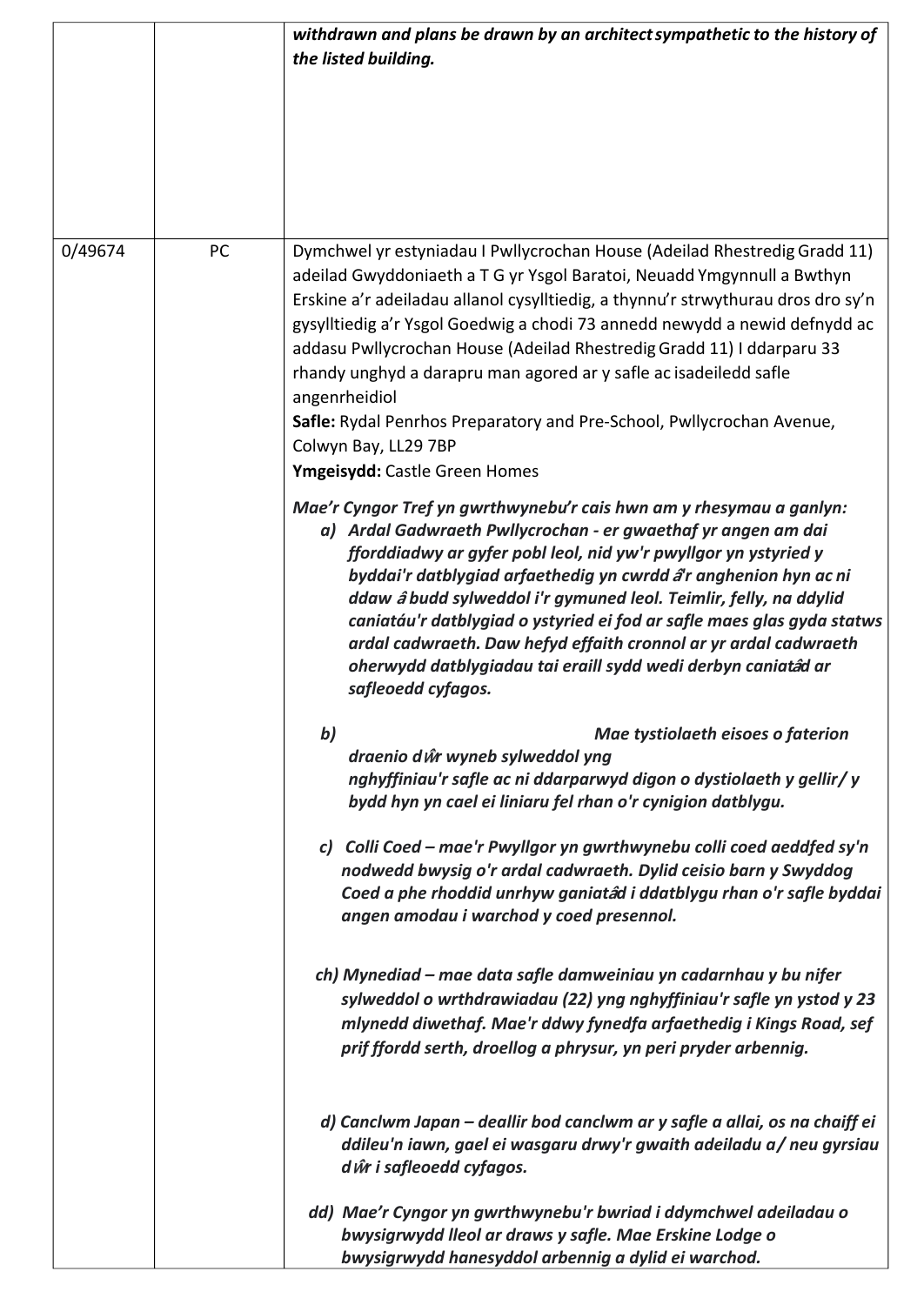# **I gloi, mae'r Cyngor Tref yn gwrthwynebu'r cynigion dymchwel ac nid yw'n ystyried y safle hwn i fod yn addas ar gyfer datblygiad o'r maint a'r raddfa arfaethedig.**

Demolition of extensions to Pwllycrochan House (Grade 11 Listed Building), the Preparatory School Science and IT Building, Assembly Hall and Erskine Cottage and associated outbuildings and removal of temporary structures associated with Forest School and erection of 73 no. new dwellings and change of use and conversion of Pwllycrochan House (Grade 11 Listed Building) to provide 33 no. apartments together with the provision of on-site open space and requisite site infrastructure.

**Location:** Rydal Penrhos Preparatory and Pre-School, Pwllycrochan Avenue, Colwyn Bay, LL29 7BP

**Applicant:** Castle Green Homes

*The Town Council objects to this application for the following reasons:* 

- a) *The Pwllycrochan Conservation Area – despite the need for affordable housing for local people, the committee does not consider the proposed development will meet these needs and bring a significant benefit to the local community. It is felt, therefore, that the development should not be permitted, given it is on a greenfield site with conservation area status. There is also the cumulative impact on the conservation area, due to other housing developments given consent at nearby sites.*
- b) *There is already evidence of significant surface water drainage issues in the vicinity of the site and insufficient evidence has been provided that this can/will be mitigated against as part of the development proposals.*
- c) *Loss of Trees – the Committee objects to the loss of mature trees, which are an important feature of the conservation area. The view of the Tree Officer should be sought and, should any consent be given to develop part of the site, conditions would be required to protect the existing trees.*
- d) *Access – crash site data confirms that there have been a significant number of collisions (22) in the vicinity of the site during the past 23 years. The two proposed accesses onto Kings Road, a steep, winding and busy main road, are of particular concern.*
- e) *Japanese Knotweed – it is understood that there is knotweed on the site, which, if not eradicated properly, could be spread via the construction works and/or watercourses to neighbouring sites.*

f) *The Council object to the proposed demolition of buildings of local importance across the site. Erskine Lodge is of particular historical*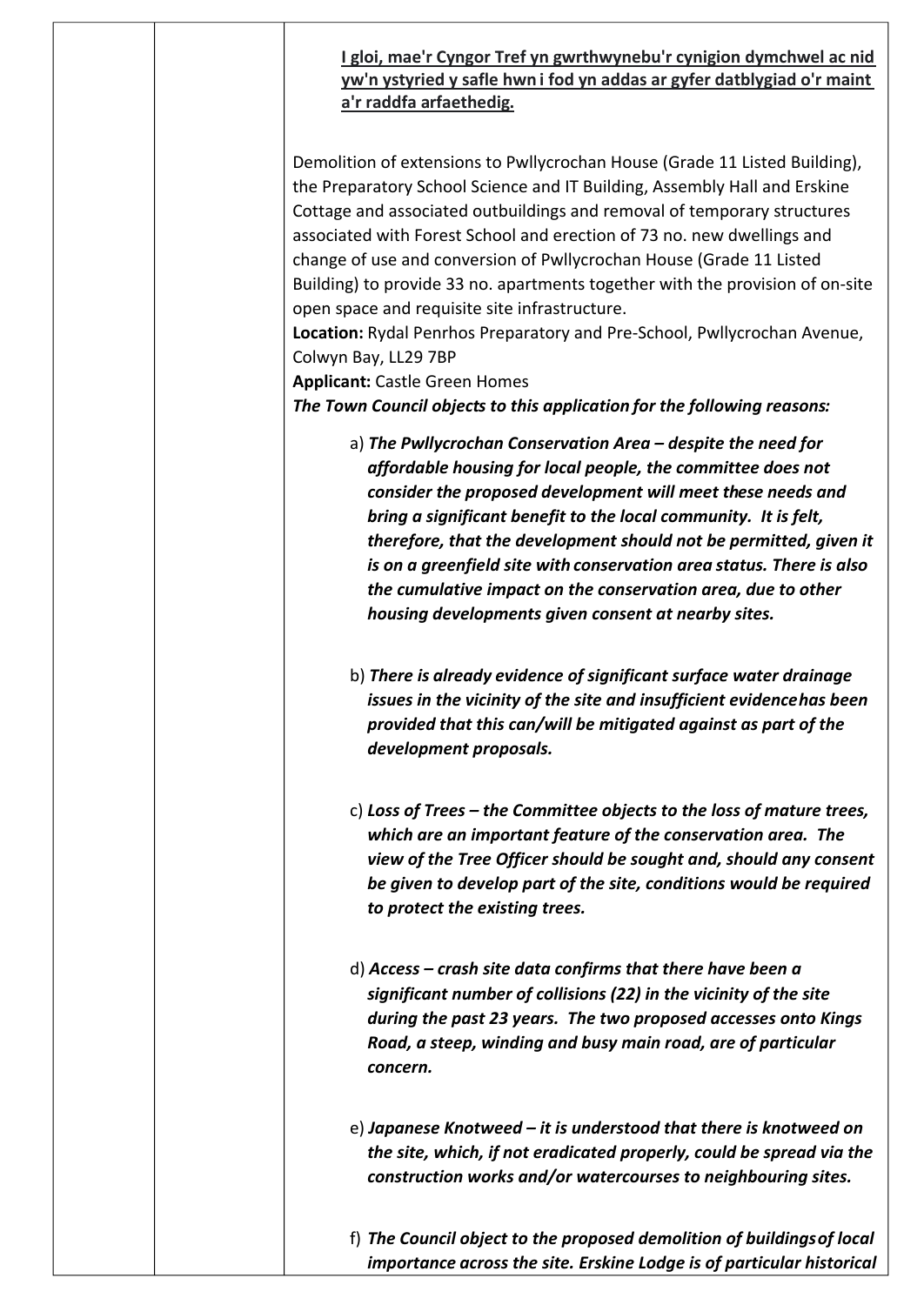|         |    | importance and should be protected.                                                                                                                                                                                                                                                                                                                                                                                                                                                                                                                                                   |
|---------|----|---------------------------------------------------------------------------------------------------------------------------------------------------------------------------------------------------------------------------------------------------------------------------------------------------------------------------------------------------------------------------------------------------------------------------------------------------------------------------------------------------------------------------------------------------------------------------------------|
|         |    | To conclude, the Town Council objects to the demolition<br>proposals and does not consider this site to be suitable for a<br>development of the size and scale proposed.                                                                                                                                                                                                                                                                                                                                                                                                              |
| 0/49675 | PC | Dymchwel yr estyniadau I Pwllycrochan House (Adeilad Rhestredig Gradd 11)<br>adeilad Gwyddoniaeth a TG yr Ysgol Baratoi, Neuadd Ymgynnull a Bwthyn<br>Erskine a'r adeiladau allanol cysylltiedig, a thynnu'r strwythurau dros dro sy'n<br>gysylltiedig a'r Ysgol Goedwig a newid defnydd ac addasu Pwllycrochan House<br>(Adeilad Rhestredig Gradd 11) I ddarparu 33 rhandy (Caniatad Adeilad<br>Rhestredig)<br>Safle: Rydal Penrhos Preparatory and Pre-School, Pwllycrochan Avenue,<br>Colwyn Bay, LL29 7BP<br>Ymgeisydd: Castle Green Homes                                        |
|         |    | Mae'r Cyngor Tref yn gwrthwynebu'r cais hwn am y rhesymau a ganlyn:<br>a) Ardal Gadwraeth Pwllycrochan - er gwaethaf yr angen am dai<br>fforddiadwy ar gyfer pobl leol, nid yw'r pwyllgor yn ystyried y<br>byddai'r datblygiad arfaethedig yn cwrdd â'r anghenion hyn ac ni<br>ddaw â budd sylweddol i'r gymuned leol. Teimlir, felly, na ddylid<br>caniatáu'r datblygiad o ystyried ei fod ar safle maes glas gyda statws<br>ardal cadwraeth. Daw hefyd effaith cronnol ar yr ardal cadwraeth<br>oherwydd datblygiadau tai eraill sydd wedi derbyn caniatâd ar<br>safleoedd cyfagos. |
|         |    | b)<br>Mae tystiolaeth eisoes o faterion<br>draenio dŵ wyneb sylweddol yng<br>nghyffiniau'r safle ac ni ddarparwyd digon o dystiolaeth y gellir/y<br>bydd hyn yn cael ei liniaru fel rhan o'r cynigion datblygu.                                                                                                                                                                                                                                                                                                                                                                       |
|         |    | c) Colli Coed - mae'r Pwyllgor yn gwrthwynebu colli coed aeddfed sy'n<br>nodwedd bwysig o'r ardal cadwraeth. Dylid ceisio barn y Swyddog<br>Coed a phe rhoddid unrhyw ganiatâd i ddatblygu rhan o'r safle byddai<br>angen amodau i warchod y coed presennol.                                                                                                                                                                                                                                                                                                                          |
|         |    | ch) Mynediad – mae data safle damweiniau yn cadarnhau y bu nifer<br>sylweddol o wrthdrawiadau (22) yng nghyffiniau'r safle yn ystod y 23<br>mlynedd diwethaf. Mae'r ddwy fynedfa arfaethedig i Kings Road, sef<br>prif ffordd serth, droellog a phrysur, yn peri pryder arbennig.                                                                                                                                                                                                                                                                                                     |
|         |    | d) Canclwm Japan – deallir bod canclwm ar y safle a allai, os na chaiff ei<br>ddileu'n iawn, gael ei wasgaru drwy'r gwaith adeiladu a/ neu gyrsiau<br>d ŵr i safleoedd cyfagos.                                                                                                                                                                                                                                                                                                                                                                                                       |
|         |    | dd) Mae'r Cyngor yn gwrthwynebu'r bwriad i ddymchwel adeiladau o<br>bwysigrwydd lleol ar draws y safle. Mae Erskine Lodge o<br>bwysigrwydd hanesyddol arbennig a dylid ei warchod.                                                                                                                                                                                                                                                                                                                                                                                                    |
|         |    | I gloi, mae'r Cyngor Tref yn gwrthwynebu'r cynigion dymchwel ac nid<br>yw'n ystyried y safle hwn i fod yn addas ar gyfer datblygiad o'r maint<br>a'r raddfa arfaethedig.                                                                                                                                                                                                                                                                                                                                                                                                              |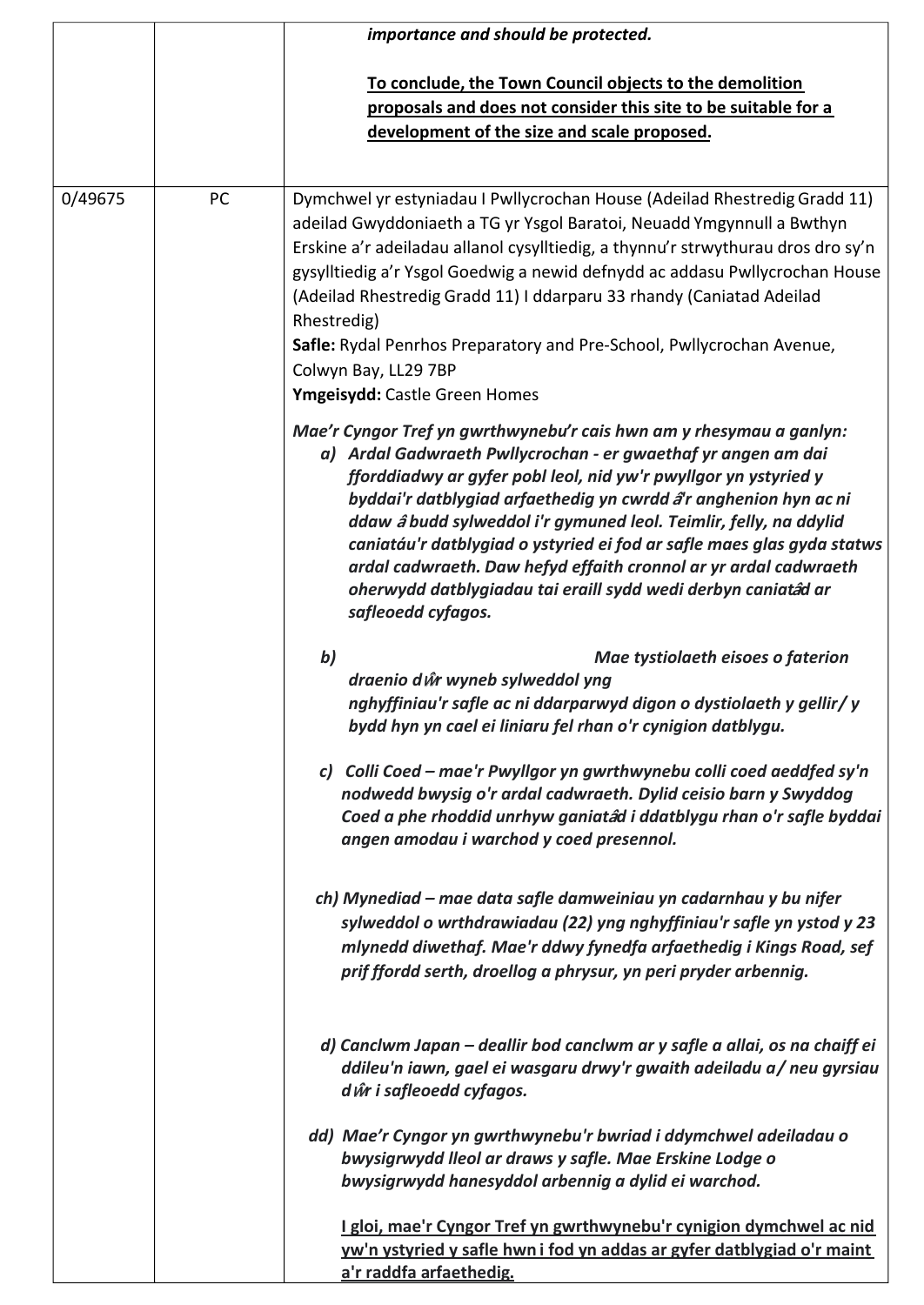| Demolition of extensions to Pwllycrochan House (Grade 11 Listed Building),<br>the Preparatory School Science and IT Building, Assembly Hall and Erskine<br>Cottage and associated outbuildings and removal of temporary structures<br>associated with Forest School and change of use and conversion of<br>Pwllycrochan House (Grade 11 Listed Building) to provide 33 no. apartments<br>(Listed Building Consent)<br>Location: Rydal Penrhos Preparatory and Pre-School, Pwllycrochan Avenue,<br>Colwyn Bay, LL29 7BP<br><b>Applicant: Castle Green Homes</b><br>The Town Council objects to this application for the following reasons: |
|-------------------------------------------------------------------------------------------------------------------------------------------------------------------------------------------------------------------------------------------------------------------------------------------------------------------------------------------------------------------------------------------------------------------------------------------------------------------------------------------------------------------------------------------------------------------------------------------------------------------------------------------|
|                                                                                                                                                                                                                                                                                                                                                                                                                                                                                                                                                                                                                                           |
| a) The Pwllycrochan Conservation Area – despite the need for<br>affordable housing for local people, the committee does not<br>consider the proposed development will meet these needs and<br>bring a significant benefit to the local community. It is felt,<br>therefore, that the development should not be permitted, given it<br>is on a greenfield site with conservation area status. There is also<br>the cumulative impact on the conservation area, due to other<br>housing developments given consent at nearby sites.                                                                                                         |
| b) There is already evidence of significant surface water drainage<br>issues in the vicinity of the site and insufficient evidencehas been<br>provided that this can/will be mitigated against as part of the<br>development proposals.                                                                                                                                                                                                                                                                                                                                                                                                   |
| c) Loss of Trees – the Committee objects to the loss of mature trees,<br>which are an important feature of the conservation area. The<br>view of the Tree Officer should be sought and, should any consent<br>be given to develop part of the site, conditions would be required<br>to protect the existing trees.                                                                                                                                                                                                                                                                                                                        |
| $d)$ Access – crash site data confirms that there have been a<br>significant number of collisions (22) in the vicinity of the site<br>during the past 23 years. The two proposed accesses onto Kings<br>Road, a steep, winding and busy main road, are of particular<br>concern.                                                                                                                                                                                                                                                                                                                                                          |
| $e$ ) Japanese Knotweed – it is understood that there is knotweed on<br>the site, which, if not eradicated properly, could be spread via the<br>construction works and/or watercourses to neighbouring sites.                                                                                                                                                                                                                                                                                                                                                                                                                             |
| f) The Council object to the proposed demolition of buildings of local<br>importance across the site. Erskine Lodge is of particular historical<br>importance and should be protected. There is evidence that this<br>building is older than suggested in the heritage impact assessment<br>provided.                                                                                                                                                                                                                                                                                                                                     |
| To conclude, the Town Council objects to the demolition                                                                                                                                                                                                                                                                                                                                                                                                                                                                                                                                                                                   |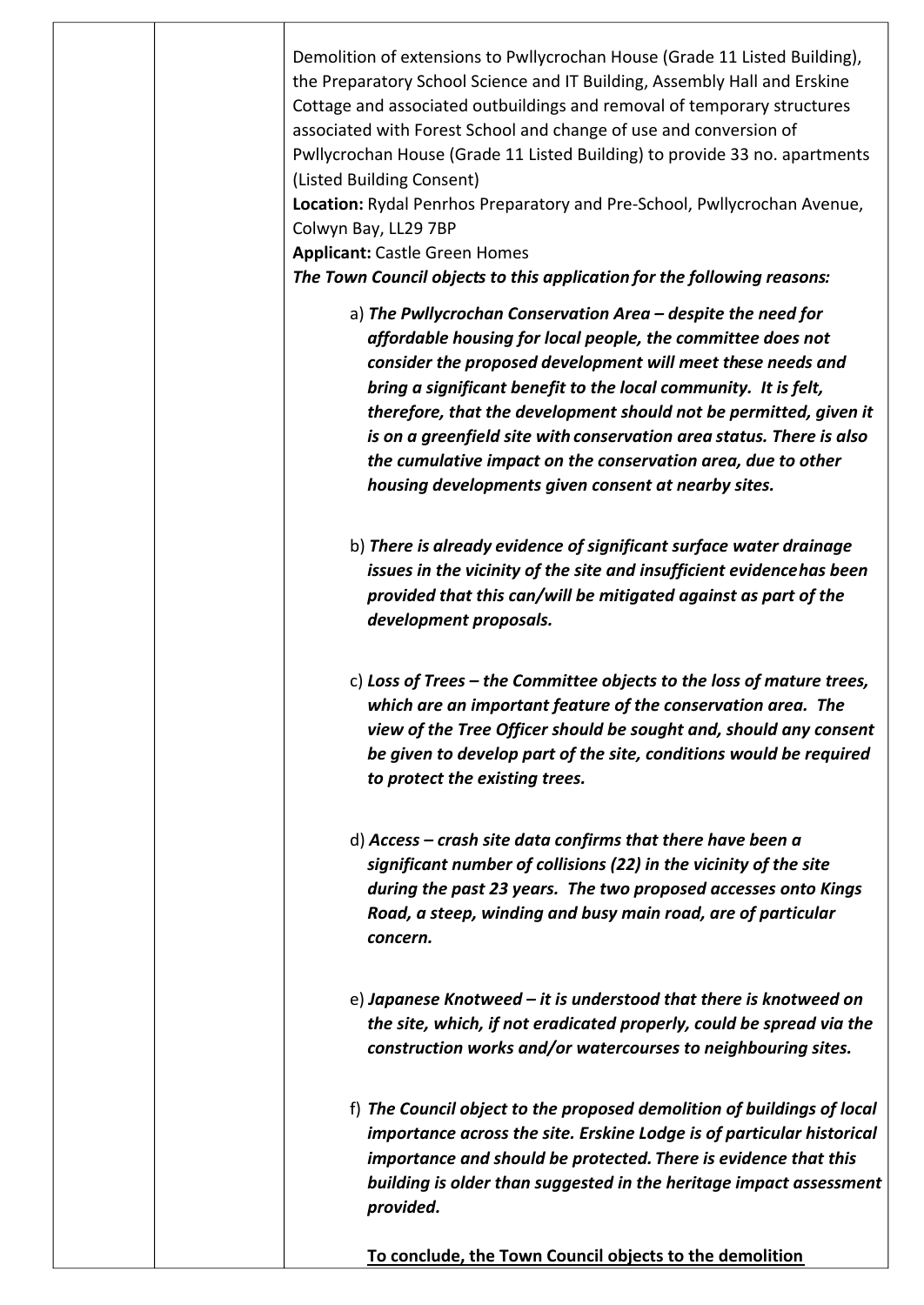|         |   | proposals and does not consider this site to be suitable for a<br>development of the size and scale proposed. |
|---------|---|---------------------------------------------------------------------------------------------------------------|
|         |   |                                                                                                               |
|         |   |                                                                                                               |
| 0/49676 | D | Lleihau 1 x Gwrych cypreswydden sydd wedi gordyfu                                                             |
|         |   | Safle: Brendon, 19, Queen's Drive, Colwyn Bay, LL29 7BH<br>Ymgeisydd: Mrs Nicky Chapman                       |
|         |   | <b>Dim Gwrthwynebiad</b>                                                                                      |
|         |   | To reduce 1 x outgrown cypress hedge                                                                          |
|         |   | Location: Brendon, 19, Queen's Drive, Colwyn Bay, LL29 7BH<br><b>Applicant: Mrs Nicky Chapman</b>             |
|         |   | <b>No Objections</b>                                                                                          |
| 0/49692 | D | Tynnu 8 coeden llydanddail ac 1 coeden gonwydd                                                                |
|         |   | Safle: 40, Green Hill, Old Colwyn, LL29 9RR                                                                   |
|         |   | Ymgeisydd: Teresa Walters                                                                                     |
|         |   | <b>Dim Gwrthwynebiad</b>                                                                                      |
|         |   | To remove 8 x Broadleaf trees and 1 x connifer tree                                                           |
|         |   | Location: 40, Green Hill, Old Colwyn, LL29 9RR                                                                |
|         |   | <b>Applicant: Teresa Walters</b>                                                                              |
|         |   | <b>No Objections</b>                                                                                          |
| 0/49703 |   | Dymchwel garej presennol. Bwriedir gosod mannau parcio newydd yn ei le                                        |
|         |   | Safle: The Grange, 1, Oak Drive, Colwyn Bay, LL29 7BS                                                         |
|         |   | Ymgeisydd: Mr Blake Parrish<br>Mae'r Cyngor Tref yn cefnogi Ymddiriedolaeth Archeolegol Clwyd-Powys           |
|         |   | (CAPT) ac yn gwrthwynebu dymchwel y garej.                                                                    |
|         |   |                                                                                                               |
|         |   | Demolition of existing garage. New parking bays to be put in its place                                        |
|         |   | Location: The Grange, 1, Oak Drive, Colwyn Bay, LL29 7BS                                                      |
|         |   | <b>Applicant: Mr Blake Parrish</b><br>The Town Council supports the Clwyd- Powys Archaeological Trust (CAPT)  |
|         |   | and objects to the demolition of the garage.                                                                  |
| 0/49722 |   | Chodi annedd ar wahan                                                                                         |
|         |   | Safle: Bryn Mede, 90, Tan y Bryn Road, Rhos on Sea, LL28 4TU                                                  |
|         |   | Ymgeisydd: Pulford and Witter<br>Mae'r Cyngor Tref yn cefnogi Ymddiriedolaeth Archeolegol Clwyd-Powys         |
|         |   | (CAPT) ac yn gwrthwynebu'r annedd sengl newydd yn seiliedig ar eu<br>pryderon.                                |
|         |   |                                                                                                               |